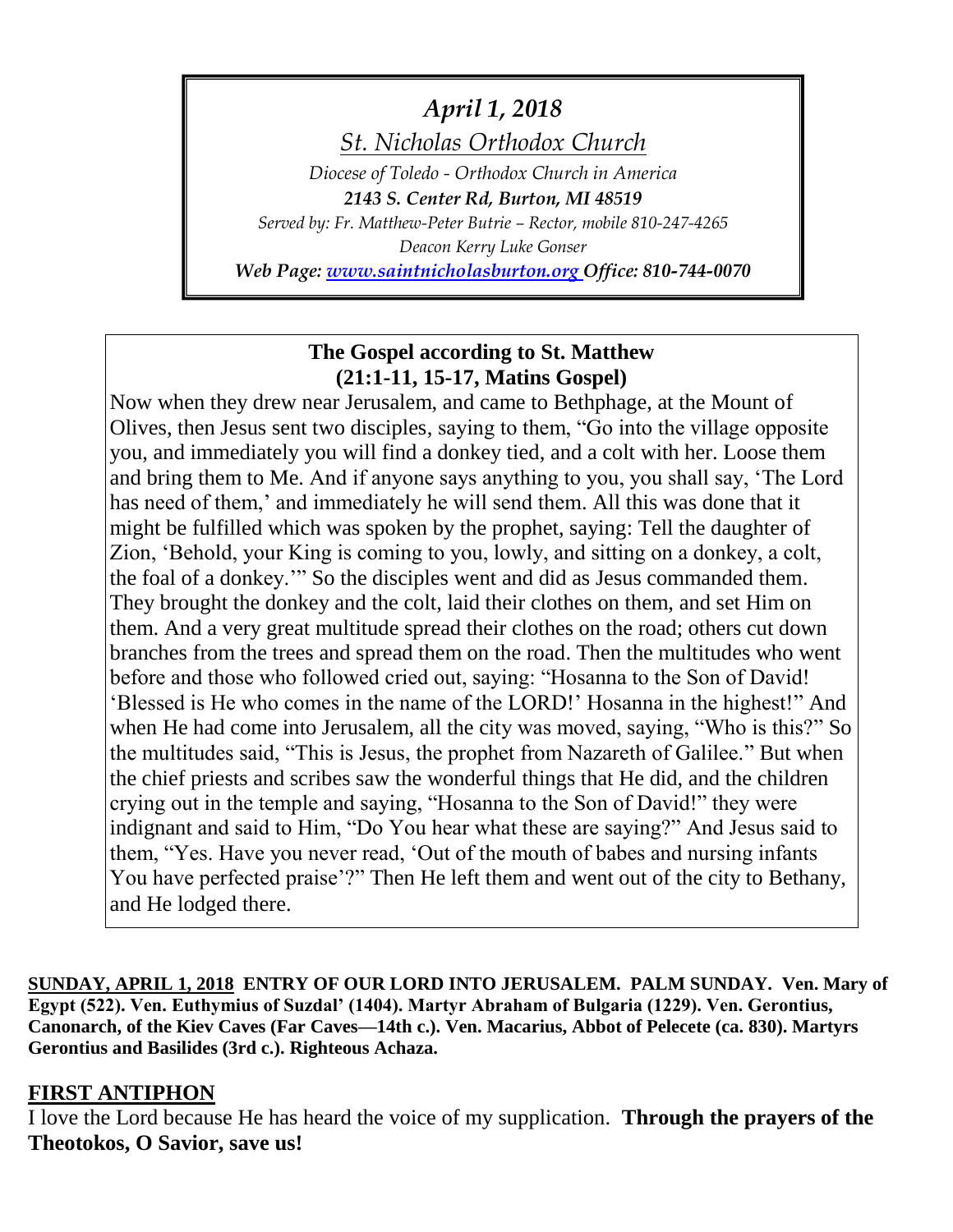Because He inclined His ear to me; therefore I will call on Him as long as I live. **Through the prayers of the Theotokos, O Savior, save us!**

The snares of death encompassed me; the pangs of hell laid hold on me. **Through the prayers of the Theotokos, O Savior, save us!**

I suffered distress and anguish, then I called upon the Name of the Lord. **Through the prayers of the Theotokos, O Savior, save us!**

Glory to the Father, and to the Son, and to the Holy Spirit, now and ever, and unto ages of ages. Amen. **Through the prayers of the Theotokos, O Savior, save us!**

# **SECOND ANTIPHON**

I kept my faith, even when I said, "I am greatly afflicted." **O Son of God, who sat upon the foal, save us who sing to Thee: "Alleluia!"**

What shall I render to the Lord for all the things He has given me? **O Son of God, who sat upon the foal, save us who sing to Thee: "Alleluia!"**

I will receive the cup of salvation, and call on the Name of the Lord. **O Son of God, who sat upon the foal, save us who sing to Thee: "Alleluia!"**

I will pay my vows to the Lord in the presence of all His people. **O Son of God, who sat upon the foal, save us who sing to Thee: "Alleluia!"**

Glory to the Father and to the Son and to the Holy Spirit, now and ever and unto ages of ages. Amen. Only-begotten Son and immortal Word of God, Who for our salvation didst will to be incarnate of the holy Theotokos and ever-virgin Mary, Who without change didst become man and wast crucified, trampling down death by death, Who art one of the Holy Trinity, glorified with the Father and the Holy Spirit: O Christ our God, save us!

# **THIRD ANTIPHON**

**O give thanks to the Lord, for He is good; for His mercy endures forever! (Tone 1)** By raising Lazarus from the dead before Thy Passion, / Thou didst confirm the universal resurrection, O Christ God./Like the children with the palms of victory, / we cry out to Thee, O Vanquisher of Death:/ "Hosanna in the highest! // Blessed is He that comes in the Name of the Lord!"

Let the house of Israel say: for He is good, for His mercy endures forever! (Tone 1) By raising Lazarus from the dead before Thy Passion, / Thou didst confirm the universal resurrection, O Christ God./Like the children with the palms of victory, / we cry out to Thee, O Vanquisher of Death:/ "Hosanna in the highest! // Blessed is He that comes in the Name of the Lord!"

Let the house of Aaron say: for He is good, for His mercy endures forever! (Tone 1) By raising Lazarus from the dead before Thy Passion, / Thou didst confirm the universal resurrection, O Christ God./Like the children with the palms of victory, / we cry out to Thee, O Vanquisher of Death:/ "Hosanna in the highest! // Blessed is He that comes in the Name of the Lord!"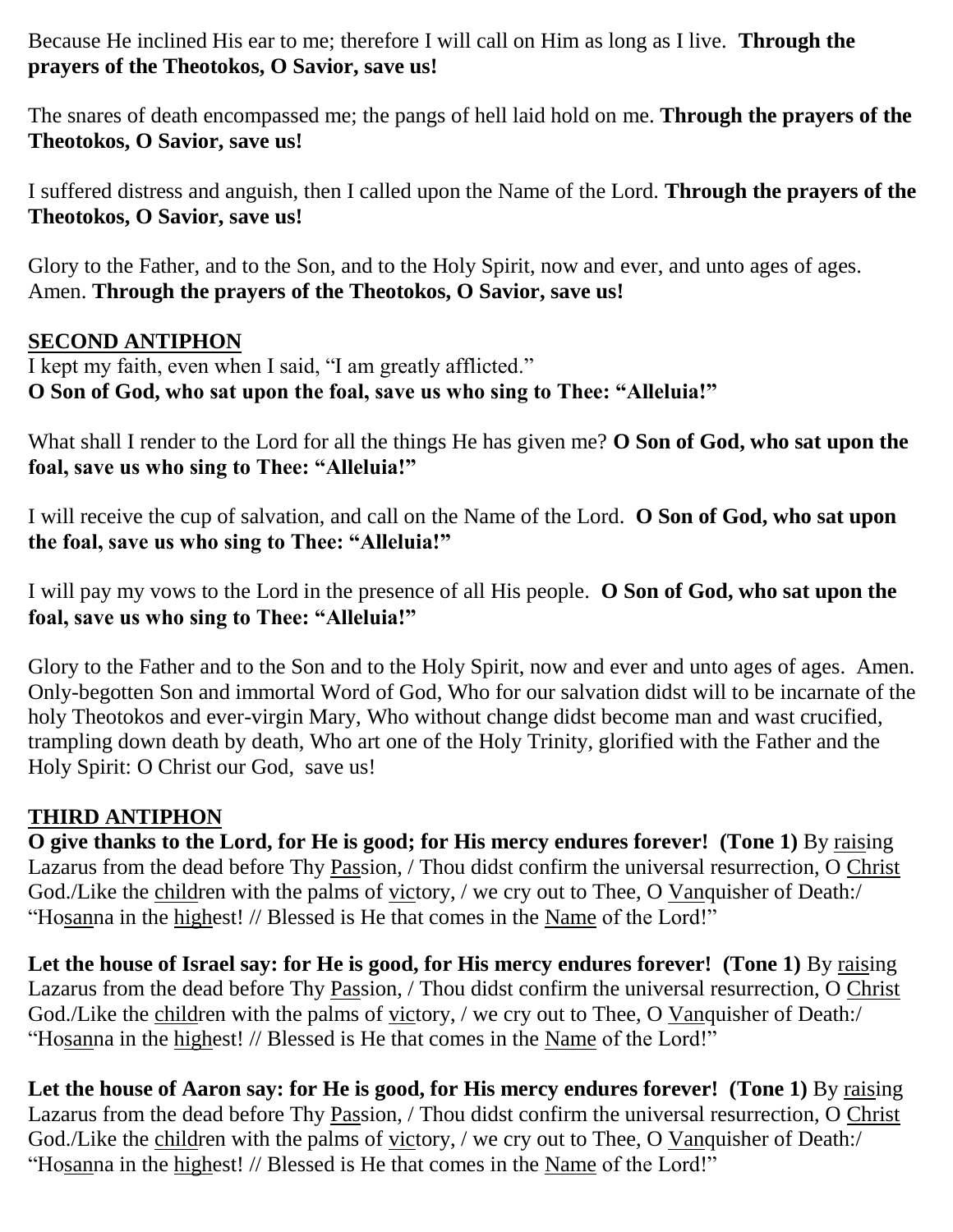Let all those who fear the Lord say: for He is good, for His mercy endures forever! (Tone 1) By raising Lazarus from the dead before Thy Passion, / Thou didst confirm the universal resurrection, O Christ God./Like the children with the palms of victory, / we cry out to Thee, O Vanquisher of Death:/ "Hosanna in the highest! // Blessed is He that comes in the Name of the Lord!"

*Deacon:* Wisdom! Let us attend!

*Priest:* Blessed is He that comes in the name of the Lord! We bless you from the house of the Lord! God is the Lord and has revealed Himself to us! O Son of God, Who sat upon the foal, save us who sing to You: Alleluia!

# **TROPARIA**

**(Tone 1)** By raising Lazarus from the dead before Thy Passion, / Thou didst confirm the universal resurrection, O Christ God. / Like the children with the palms of victory, / we cry out to Thee, O Vanquisher of Death: / "Hosanna in the highest! // Blessed is He that comes in the Name of the Lord!" **(Tone 4)** When we were buried with Thee in baptism, O Christ God, / we were made worthy of eternal life by Thy Resurrection. / Now we praise Thee and sing: / "Hosanna in the highest! // Blessed is He that comes in the Name of the Lord!"

**Glory to the Father and to the Son and to the Holy Spirit, now and ever and unto ages of ages. Amen.**

# **KONTAKION**

(**Tone 6)** Sitting on Thy throne in Heaven, / carried on a foal on earth, O Christ God, / accept the praise of angels and the songs of children, who sing:// "Blessed is He Who comes to recall Adam!"

# *The Prokeimenon in the Fourth Tone:* **Blessed is He that comes in the name of the Lord! / God is the Lord and has revealed Himself to us!**

*v:* **O give thanks to the Lord, for He is good; for His mercy endures forever!**

**THE EPISTLE OF THE HOLY APOSTLE PAUL TO THE PHILIPPIANS (4:4-9)** Brethren: Rejoice in the Lord always; again I will say, Rejoice. Let all men know your forbearance.

The Lord is at hand. Have no anxiety about anything, but in everything by prayer and supplication with thanksgiving let your requests be made known to God. And the peace of God, which passes all understanding, will keep your hearts and your minds in Christ Jesus. Finally, brethren, whatever is true, whatever is honorable, whatever is just, whatever is pure, whatever is lovely, whatever is gracious, if there is any excellence, if there is anything worthy of praise, think about these things. What you have learned and received and heard and seen in me, do; and the God of peace will be with you.

*Alleluia, Tone 1 v:* **O sing to the Lord a new song, for He has done marvelous things!** *v:* **All the ends of the earth have seen the salvation of our God.**

**THE HOLY GOSPEL ACCORDING TO SAINT JOHN (12:1-18)** Six days before the Passover, Jesus came to Bethany, where Lazarus was, whom Jesus had raised from the dead. There they made him a supper; Martha served, and Lazarus was one of those at table with him. Mary took a pound of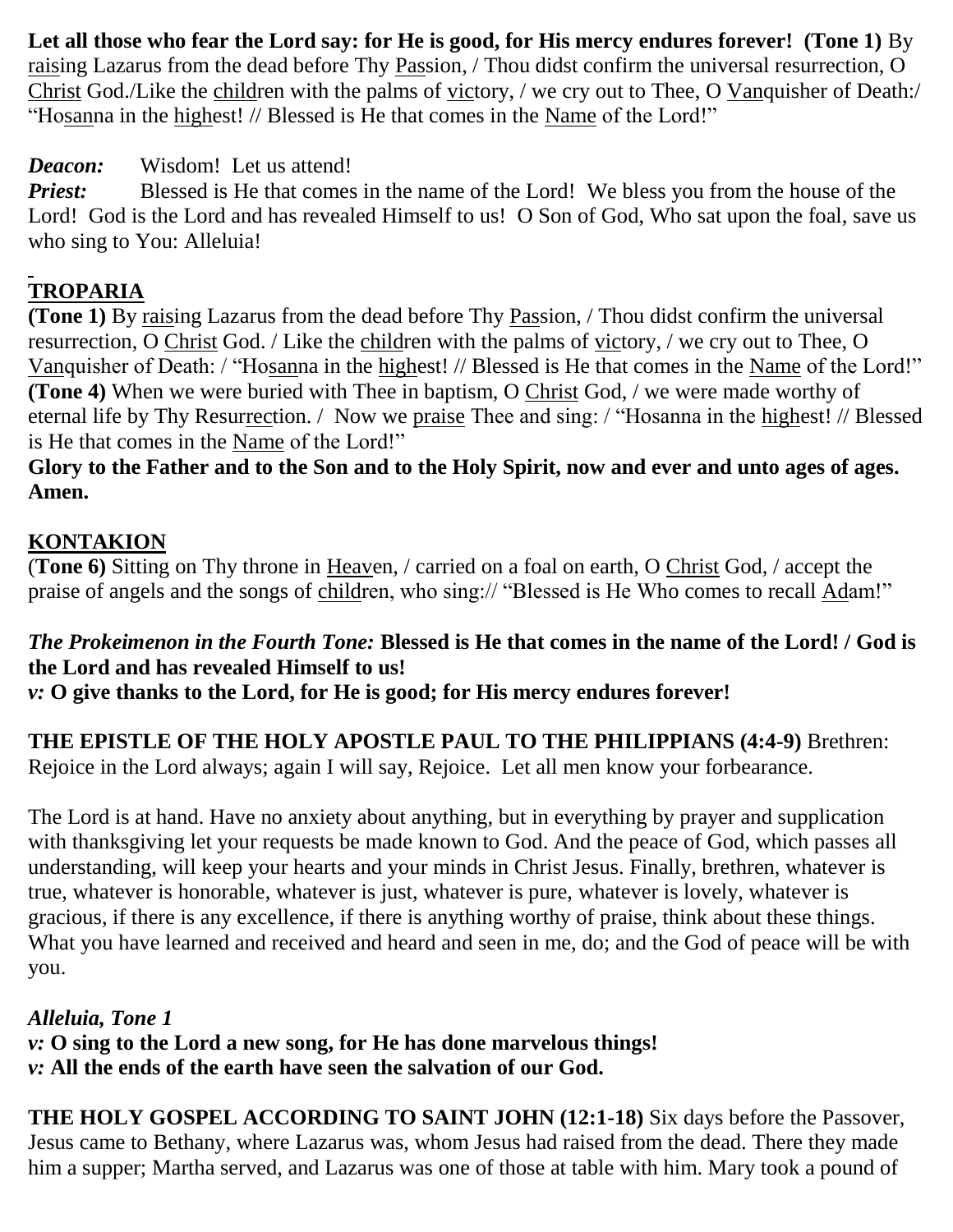costly ointment of pure nard and anointed the feet of Jesus and wiped his feet with her hair; and the house was filled with the fragrance of the ointment. But Judas Iscariot, one of his disciples (he who was to betray him), said, "Why was this ointment not sold for three hundred denarii and given to the poor?" This he said, not that he cared for the poor but because he was a thief, and as he had the money box he used to take what was put into it. Jesus said, "Let her alone, let her keep it for the day of my burial. The poor you always have with you, but you do not always have me." When the great crowd of the Jews learned that he was there, they came, not only on account of Jesus but also to see Lazarus, whom he had raised from the dead. So the chief priests planned to put Lazarus also to death, because on account of him many of the Jews were going away and believing in Jesus. The next day a great crowd who had come to the feast heard that Jesus was coming to Jerusalem. So they took branches of palm trees and went out to meet him, crying, "Hosanna! Blessed is he who comes in the name of the Lord, even the King of Israel!" And Jesus found a young ass and sat upon it; as it is written, "Fear not, daughter of Zion; behold, your king is coming, sitting on an ass's colt!" His disciples did not understand this at first; but when Jesus was glorified, then they remembered that this had been written of him and had been done to him. The crowd that had been with him when he called Lazarus out of the tomb and raised him from the dead bore witness. The reason why the crowd went to meet him was that they heard he had done this sign.

*Instead of "It is truly meet ...," we sing:* God is the Lord and has revealed Himself to us! / Celebrate the feast and come with gladness! / Let us magnify Christ with palms and branches, / singing: "Blessed is He that comes in the Name of the Lord!"

# **COMMUNION HYMN**

Blessed is He that comes in the Name of the Lord! God is the Lord and has revealed Himself to us! Alleluia, Alleluia, Alleluia!

### *Instead of "We have seen the True Light…" we sing:*

**(Tone 1)** By raising Lazarus from the dead before Thy Passion, / Thou didst confirm the universal resurrection, O Christ God./Like the children with the palms of victory, / we cry out to Thee, O Vanquisher of Death:/ "Hosanna in the highest! // Blessed is He that comes in the Name of the Lord!"

#### **Palm Sunday**

Palm Sunday is the celebration of the triumphant entrance of Christ into the royal city of Jerusalem. He rode on a colt for which He Himself had sent, and He permitted the people to hail Him publicly as a king. A large crowd met Him in a manner befitting royalty, waving palm branches and placing their garments in His path. They greeted Him with these words: "Hosanna! Blessed is he who comes in the name of the Lord, even the King of Israel! (John 12:13).

This day together with the raising of Lazarus are signs pointing beyond themselves to the mighty deeds and events which consummate Christ's earthly ministry. The time of fulfillment was at hand. Christ's raising of Lazarus points to the destruction of death and the joy of resurrection which will be accessible to all through His own death and resurrection. His entrance into Jerusalem is a fulfillment of the messianic prophecies about the king who will enter his holy city to establish a final kingdom. "Behold, your king is coming to you, humble, and mounted on an ass, and on a colt, the foal of an ass" (Zech 9:9).

Finally, the events of these triumphant two days are but the passage to Holy Week: the "hour" of suffering and death for which Christ came. Thus the triumph in a earthly sense is extremely short-lived. Jesus enters openly into the midst of His enemies, publicly saying and doing those things which mostly enrage them. The people themselves will soon reject Him. They misread His brief earthly triumph as a sign of something else: His emergence as a political messiah who will lead them to the glories of an earthly kingdom.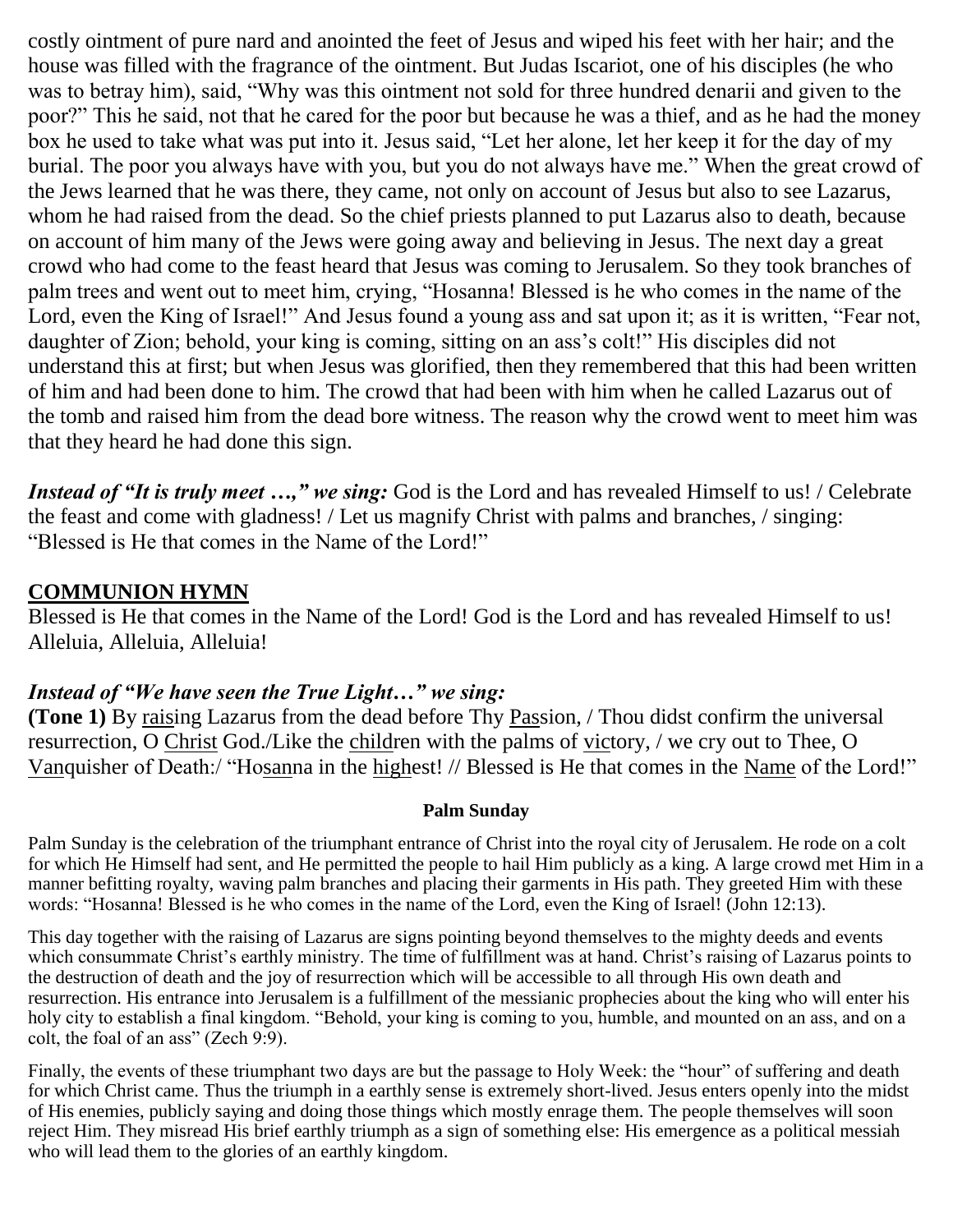#### **Our Pledge**

The liturgy of the Church is more than meditation or praise concerning past events. It communicates to us the eternal presence and power of the events being celebrated and makes us participants in those events. Thus the services of Lazarus Saturday and Palm Sunday bring us to our own moment of life and death and entrance into the Kingdom of God: a Kingdom not of this world, a Kingdom accessible in the Church through repentance and baptism.

On Palm Sunday palm and willow branches are blessed in the Church. We take them in order to raise them up and greet the King and Ruler of our life: Jesus Christ. We take them in order to reaffirm our baptismal pledges. As the One who raised Lazarus and entered Jerusalem to go to His voluntary Passion stands in our midst, we are faced with the same question addressed to us at baptism: "Do you accept Christ?" We give our answer by daring to take the branch and raise it up: "I accept Him as King and God!"

Thus, on the eve of Christ's Passion, in the celebration of the joyful cycle of the triumphant days of Lazarus Saturday and Palm Sunday, we reunite ourselves to Christ, affirm His Lordship over the totality of our life, and express our readiness to follow Him to His Kingdom:

... that I may know him and the power of his resurrection, and may share his sufferings, becoming like him in his death, that if possible I may attain the resurrection from the dead (Philippians 3:10-11).

Very Rev. Paul Lazor

April 1, 2018



#### **CANDLE INTENTIONS FOR THE HEALTH AND BLESSINGS OF**

| Health for baby, mom & dad, Amir & Rimi Abu-Aita                                 | Amir & Rimi Abu-Aita |
|----------------------------------------------------------------------------------|----------------------|
| Fr. Tom, Fr. Dimitri, Fr. Anthony, Aaron, Reggie, Allen, Deborah, JoAnn, Gloria, |                      |
| Luba, Kosta, Jimmy, Laurie, David, Helen, Anna, Walt, Zina, Vladimir,            |                      |
| Nicolai, Dorothy, Michael, Allison, Stojan, Mira, Bosa, Jeanette,                |                      |
| Christopher, Nicholas, Margaret, Joseph, Gladys, my family and friends           | Joe Tome             |
| Special Intention                                                                | Joe Tome             |
| Chris, Heather, Raegan, Nick, Cathy, George, Nadja, Sean, Auden, Jeremy,         |                      |
| Teri, Hayden & Lucy                                                              | Lucy Hogg            |
| God's blessings for good health to all the Panoffs during Pascha                 | Angelo & Christine   |
|                                                                                  |                      |

#### **CANDLE INTENTIONS FOR BLESSED REPOSE**

Joseph Goodman~in remembrance of his birthday March 29<sup>th</sup> Dorothy Goodman Blessed Repose for Mitra Tsotsos~40 days Angelo & Christine

ခရွို့လ ခရွို့လ ခရွိမ် ပည့်လ ခရွိပ် သန္တို့လ ခရွိပ် သန္တို့လ ခရွိပ် သန္တို့လ ခရွိပ် သန္တို့လ ခရွိပ် သန္တို့လ ခ

**WELCOME** to all our friends and visitors. Please join us in our fellowship hall.

**COFFEE HOUR** Volunteers are needed to help serve coffee and bagels/donuts for the month of April. Please see the sign-up sheet outside of the kitchen. Call or email the parish office as well as signing up, if you'd like to sponsor the bagels and/or coffee.

#### **OUR CHARITY MINISTRIES**

**HOPE IN A BOX** is collecting Deodorant for the month of April. Place the items in the blue box in the hall. Catholic Charities Community Closet will distribute the items.

**FOOD DRIVE** Place non-perishable food items in the other blue box in the hall.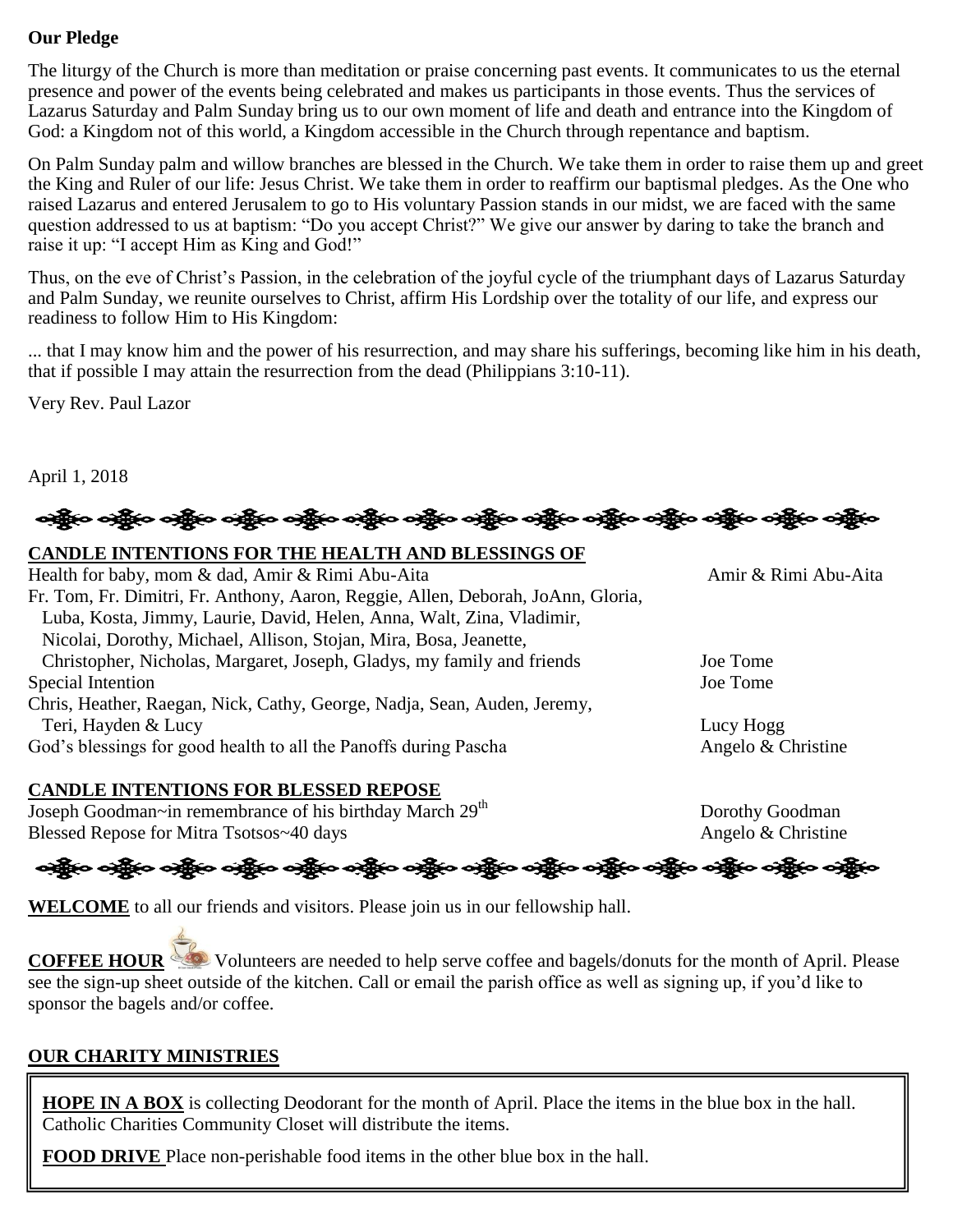**ALL PARISHIONERS** Your help will be needed as we get closer to Pascha. Your help will also be needed twice on Great and Holy Friday. First, after the morning Royal Hours your help will be needed to set up and decorate the Tomb of our Lord for Vespers. Second, after the Lamentations that evening your help will be needed to change over all the candles from purple to white. **The red eggs for Pascha will also be prepared this day. Please stay and lend a hand!**

**HOLY FRIDAY** We look to the children and young adults to assist Father during the Vespers Service (3 pm) and at the Lamentations Service (6:30 pm). As Father removes the image of the body of Christ from the Crucifix at Vespers, they help by holding the winding sheet and covering the icon for Father. And, at the evening service, the young ladies of the parish (as well as family and friends), are invited to join in by sprinkling the Tomb with Rose water during the Lamentations. After, the girls help lead the Procession by scattering flower petals before the Tomb and our other young people are invited to join in by bearing various instruments of the Passion.

**HOLY WEEK & BRIGHT WEEK** There is a schedule of all of the services for Holy Week and Bright Week in the narthex. Please plan to attend as many services as possible during this time.

**VIGIL AT THE TOMB** is Friday, April 6<sup>th</sup> & Saturday, April 7<sup>th</sup>. One hour time slots can be shared. The sign-up sheet is in the Narthex.

**CONFESSIONS** The last day for Confessions before Pascha is today. Father will be available after Liturgy today to hear Confessions and this evening, before and after Bridegroom Matins.

**THOMAS SUNDAY EGG HUNT** Your help is needed! We need a coordinator for the event, please see Matushka Lisa for details. Monetary donations to offset the costs are welcome. We do not need any items to be donated.

**GOD BLESS** everyone who helped assemble the palms and pussywillows for today's Liturgy.

| <b>Weekly Schedule:</b>    | <b>PALM SUNDAY</b>                          |
|----------------------------|---------------------------------------------|
| $6:30 \text{ pm}$          | <b>Bridegroom Matins</b>                    |
|                            | <b>Last Confessions before Pascha</b>       |
| <b>Monday, April 2</b>     | <b>HOLY MONDAY</b>                          |
| 9 am                       | Presanctified at St. George                 |
| $6:30 \text{ pm}$          | <b>Bridegroom Matins</b>                    |
| <u>Tuesday, April 3</u>    | <b>HOLY TUESDAY</b>                         |
| $9 \text{ am}$             | Presanctified at St. George                 |
| $6:30 \text{ pm}$          | <b>Bridegroom Matins</b>                    |
| <u> Wednesday, April 4</u> | <b>HOLY WEDNESDAY</b>                       |
| 9 am                       | Presanctified at St. George                 |
| $6:30 \text{ pm}$          | <b>Holy Unction</b>                         |
| <u>Thursday, April 5</u>   | <b>HOLY THURSDAY (Office Open)</b>          |
| 9 am                       | Vespers with Liturgy of St. Basil the Great |
| $6:30 \text{ pm}$          | <b>Passion Matins</b>                       |
|                            |                                             |